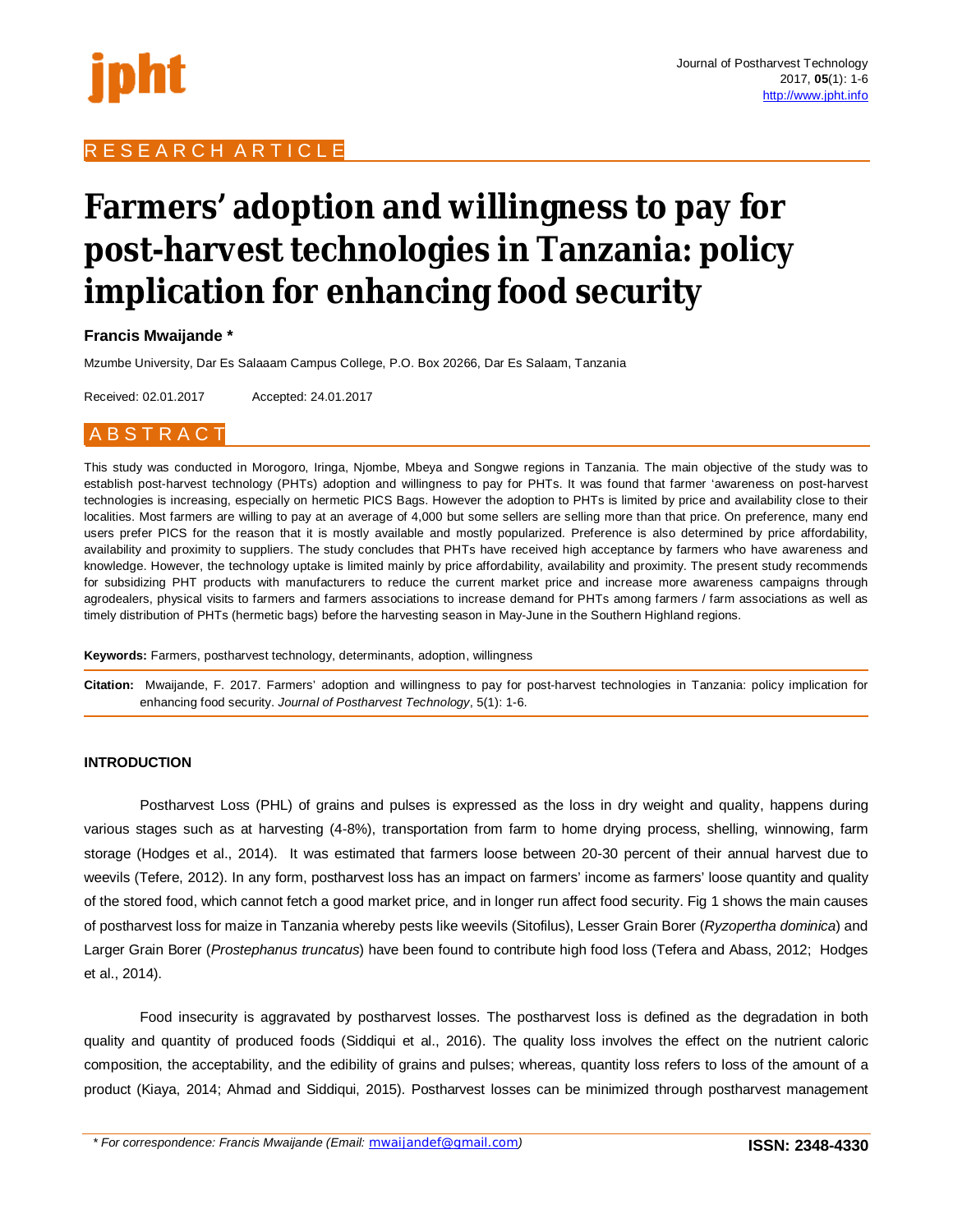(Makalle, 2012) and adoption to postharvest technologies. Research on postharvest technologies has resulted the improved grain storage techniques including hermetic bags, hermetic cocoons, metal and plastic silos (Tefera and Abass, 2012; Helvetas and Ansaf, 2016). The adoption of postharvest technologies (PHTs) in Tanzania is emerging. The hermetic cocoons, Hermetic bags have been introduced in Tanzania with the support of AGRA/Rockefeller Foundation to reduce postharvest loss and it is slowly getting some acceptance by farmers.



**Fig. 1: Causes of Postharvest loss in Maize (Tefere, 2012)**

Although hermetic bags, metal silos and hermetic cocoons have been introduced in Tanzania, there are few manufacturers and promoters of PHTs including Intermech Engineering, A to Z, Pee Pee, and GrainPro, Inc., the adoption of technology is limited due to different customers' preference, knowledge and awareness, accessibility, and price.

Adoption of proper postharvest technologies (PHTs) is very important to enhance end users' willingness to pay and adopt. The present study was conducted to gather information on small holder farmers' willingness to adopt and pay for postharvest technologies. Different agro-dealers, farmer associations and individual traders were surveyed for uptake of hermetic bags, metal silos and hermetic cocoons as postharvest technologies (PHTs) considering the following questions.

- 1. What are the determinants of postharvest technology adoption in Tanzania?
- 2. How willing are farmers to adopt Postharvest Technologies in Tanzania?
- 3. What are the farmers' preferences for reducing postharvest technologies?

#### **MATERIALS AND METHODS**

## **Area of study and procedures**

The study was conducted in the southern highlands projects in Morogoro, Iringa, Njombe, Mbeya, and Songwe regions which grow many types of cereals mainly maize and pulses.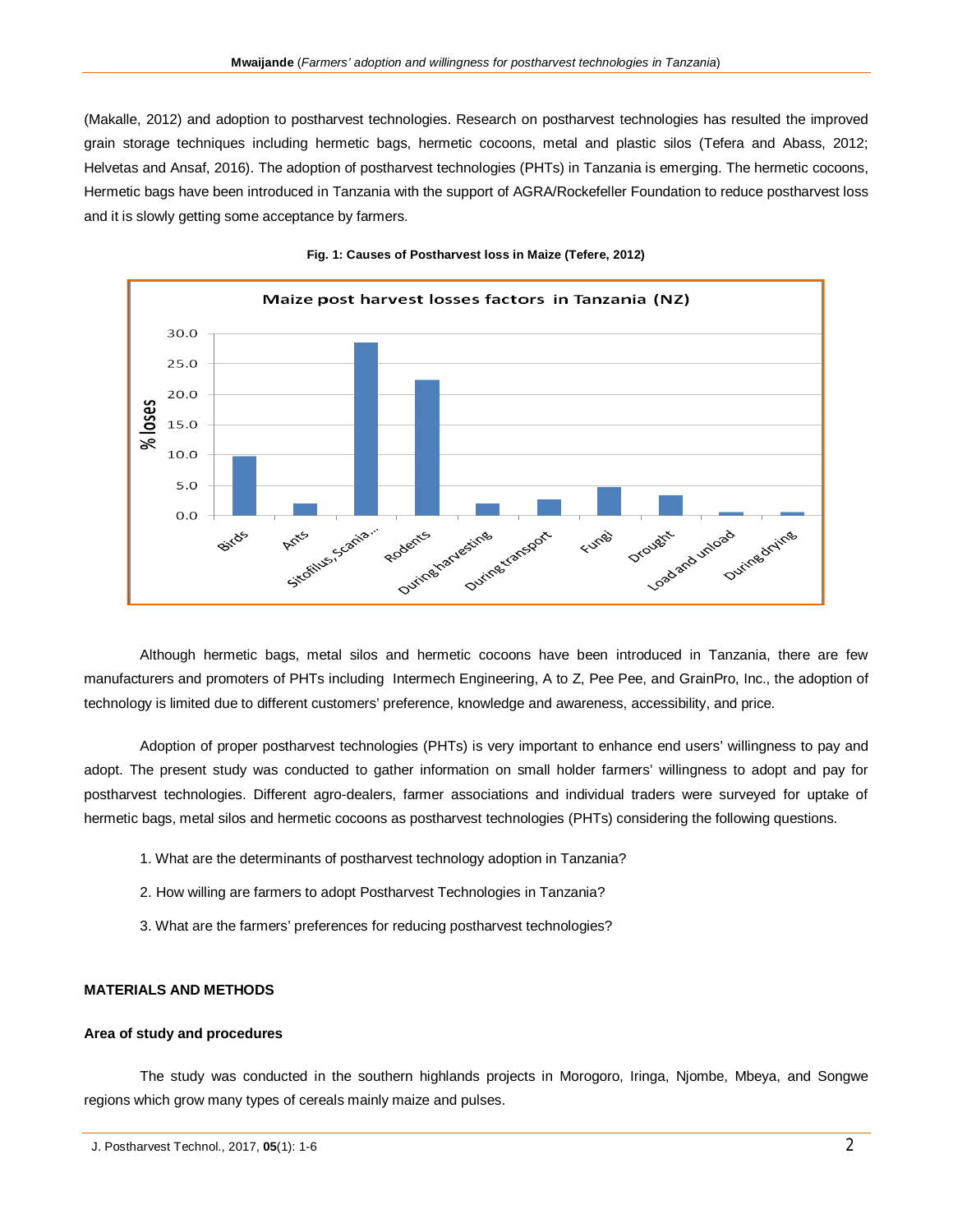A mixed method of quantitative and qualitative data collection was used. A cross-sectional survey questionnaire was conducted to determine demand by categories of PHTs; preference of PHTs, and willingness to pay for PHTs. Whereas; the qualitative methods used an in-depth interview and Focus Group Discussion (FGDs) for understanding end-users' preference of the PHTs. Survey: A survey was conducted for collecting quantitative data on demand for PHTs, preference and distribution network using digital hand held instruments loaded with CSPro 6.2, this was backed up with a paper survey questionnaire.

#### **Key informant interviews**

Face-to-face interviews, telephone, and Skype interviews were conducted with PHT manufacturers. Only face-to face interviews were conducted to distributors, farmers' organizations and farmers. An interview guide was used to capture information on PHTs from the respondents. Focus Group Discussion (FGD) was conducted with groups of farmers to get varied experiences and preferences.

## **Sampling**

Gay and Dieh (1992) opined that a sample of representatives depends on a type of research, such as the descriptive research requires 10%, correlational studies require 30%, and experimental research requires 30%. Generally, the minimum acceptable sample is 30%. This study adopted 40 respondents as the adequate sample size. Random selection of PHT manufacturers, distributors, stockiest/ agro-dealers, farmers' organizations and farmers in Morogoro, Iringa, Njombe, Songwe, and Mbeya regions were selected

#### **RESULTS AND DISCUSSION**

The study finds out that Knowledge, Attitude and Practice (KAP) on new postharvest technology among farmers, agrodealers and traders is increasing. Most respondents either were using or heard from fellow farmers or through media (watching television or listening to the radio) are willing to use it. Findings show 70.9 percent of the sampled respondents were aware of the postharvest technologies; however, the awareness was limited to Purdue Improved Crop Storage (PICS), being promoted by the local based Tanga, Pee Pee Tanzania Limited.

The collected information from agrodealers, traders and end users on the demand of the PHTs, found high preference on PICS compared to Agro Z, and Metal silos which are not popular in demand. Interviews with agrodealers depicted that they had more inquiries from farmers on PICS as knowledge on the usefulness of PICS keeps on spreading to end users. For example, Unyiha Associates, a local agrodealer in the Southern highlands forecasted to stock over 400,000 PICS bags during the 2017 harvest season because they have gained confidence from farmers using the product.

#### **Determinant for farmers' choice of PHTs**

When farmers were asked as whether price determines their choice of postharvest technologies; 79.8% of respondents strongly agree that price determines their choices. Most of the interviewed farmers when asked which technology they use for crop storage, they responded that "I use the PICS or Agro Z Bags for storing grains for food use and seeds, but for selling I use regular Viroba bags and chemicals". This implies that farmers use chemicals to store food because it is cheaper for them as one bottle of actellic gold powder costs Tsh 5,000 (\$2.26), which can be used in 3-4bags of 300-400 Kgs of maize while the price of hermetic PICS could have costed Tsh 15,000 (\$6.8) to 20,000 (\$9.0) for the same volume.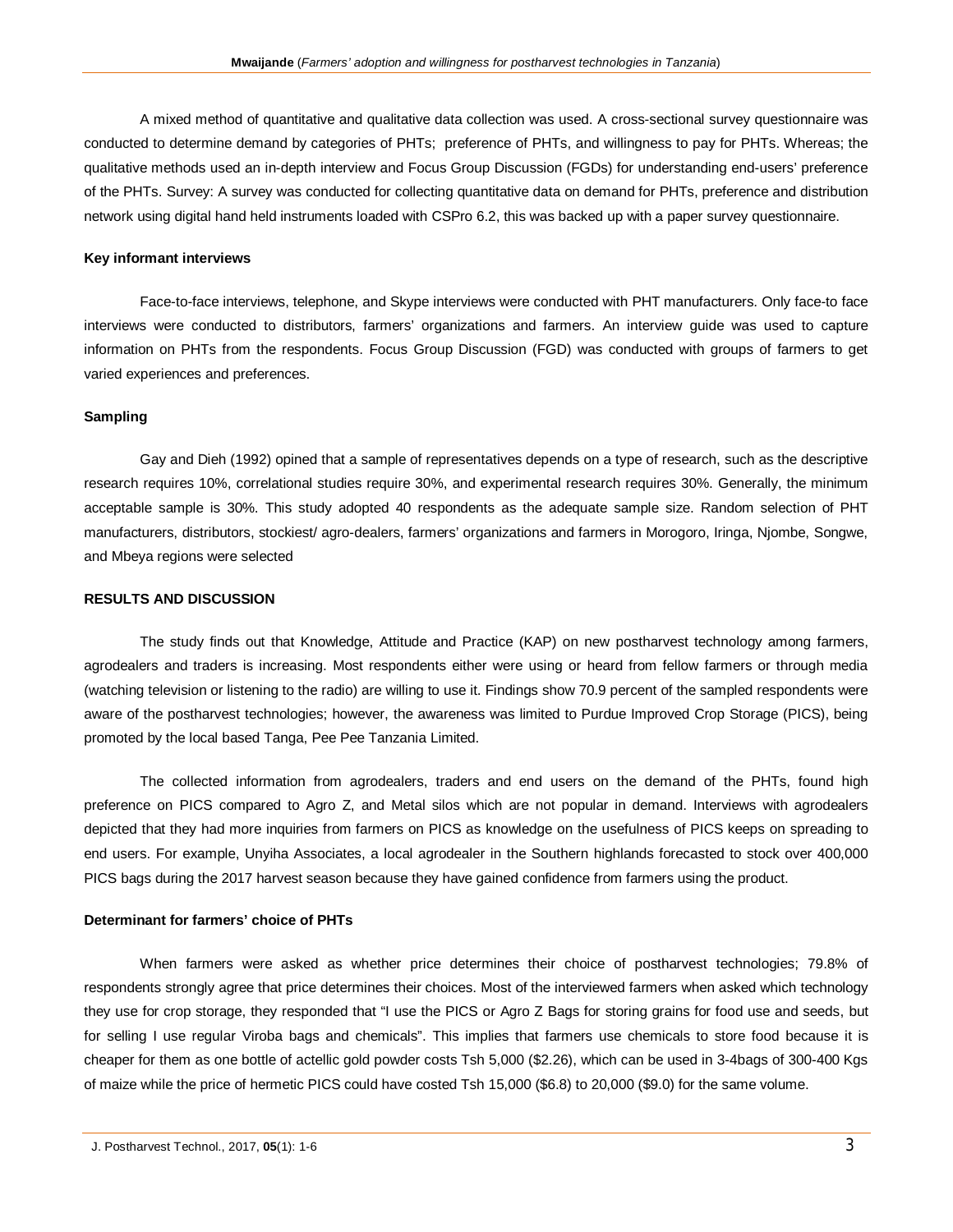#### **Findings on user preference on PHTs**

The findings on users' preference on postharvest technologies shows that 34.5% of end- users' prefer PICS followed by Agro Z. PICS have become the main farmers' preference simply because that is what they know and aware of. The tone of agrodealers reflected that PICS is most accepted by farmers and for them, they are very much willing to stock as along as educational services to farmers increase to promote the technology. The interview with agrodealers in the sampled districts show an increasing demand for PICS

#### **Willingness to pay for PHTs**

Farmers' willingness to pay for the PHTs was determined by affordability and how much the technology can accommodate their harvests. Many would use 100 bags each with 100kg as their unit measure. When asked on the willingness to pay Tsh. 4000-5000 for PHTs given that the market price for PHTs is higher than the conventional bags, the results showed 74% of responding farmers would be willing to adopt the technology at Tsh4000 (\$1.8) for a PICS bag with carrying capacity of 100kg. However, the mean score for a PICS price in the surveyed areas was found to be Tsh. 4,483 (\$2.02) with a price range from 3,600 to 6,000 by various traders/agrodealers. The willingness to adopt the PHTs for farmers who have used PICS before was higher as they testified about the positive results of their adoption. These were noted in the Focus Group Discussion (FGD) and interviews. A focus group discussion (FGD) with members of Isansa agricultural cooperative society, in Momba region, Mbozi district testified with high confidence of willingness to continue using PHTs. They testified that a group of experts from NAFAKA, a USAID project had given them knowledge on the use and benefits of using PICS. One community member said;

> "I used last year, my maize cobs were clean as if it came from the harvest", it means that 8 months after storage, his maize had not been destroyed. This signified the ability of PICS as the solution to postharvest loss.

> Another farmer and member of the cooperative society said I did not use Actellick, I opened PICS my maize was good to go for flour milling. This implied that the new technology assures health safety as they do not use chemicals to preserve grains.

#### **FGD at Isansa- Mbozi**

Interviews conducted with some end-users at Tunduma, Isansa, and Mlowo on PICS known as "*Kinga njaa*" in Kiswahili, few farmers were aware of it; however, for those who had an opportunity to attend the demonstrations by NAFAKA-USAID project acknowledges the effectiveness and efficiency of PICS. One female trader cum farmer narrated that; "*these PICS are good, even myself I use. The maize I put in two years ago, till today (i.e. 2017) are good. I eat clean. Since all of our kids are in school, we still have maize from two years ago harvest*".

Another male farmer who had heard about PICS but had never used said, "I hear it is good; my neighbor still has clean maize from last year's harvest; I would like, but the price"! The interpretation from end users for the PICS is that the technology is highly accepted by those who have knowledge and used it before, but it is not widely applied for low awareness and price barrier.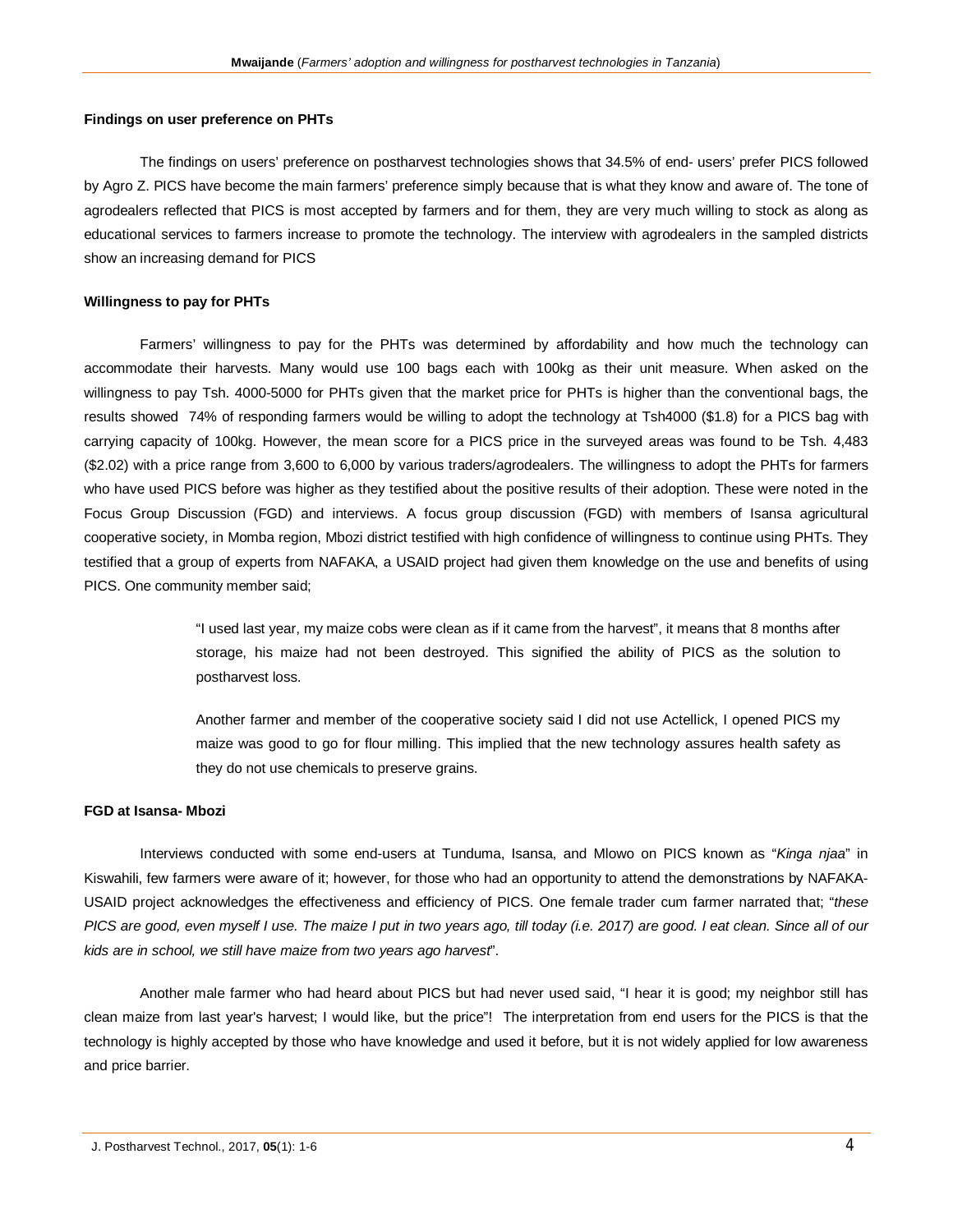An interview with Agrodealer at SIDO Market in Mbeya: PICs technology is accepted very well by farmers who have used it. They come back to us to say that their maize is very clean. We have been getting many users only during the season. As we are now getting to the harvest season, we need reliable supply.

## **CONCLUSION**

The results of the survey and interviews show an increasing demand for the new Postharvest Technologies in Tanzania. The interviewed farmers echoed the quality of maize (grains) 6 or more months after when stored in hermetic bags. This signifies their continued use of the improved PHTs, given that the price of PICs for example remains below Tsh five thousand. On the other hand, testimonies for increased demand of PHTs came from distributors/ agrodealers/ traders who indicated more plans and desire to increase stocks during the 2017 crop harvest. They also described the increasing sales and demand for hermetic bags from their clients.

With the new innovations on postharvest losses, one can affirmatively say the solution to the problem has been found by using Postharvest Technologies in Tanzania. Farmers are widely accepting the use of hermetic bags as the solution to their problem of loosing crops. The demand for PICS for example, is high during harvesting season beginning May. As farmers are expecting harvests the demand gets high. The demand for PHTs is increasing as there is testimony to the effectiveness of PHTs. However the technology uptake is still low. The most barriers for the technology adoption were found to be on price, availability, proximity as well as preference to some technologies by end-users.

Since price was found to be a critical limiting factor for the technology uptake by farmers, policy actions such as subsidizing the products with manufacturers could help to reduce the current market price and increase farmers' adoption to PHTs. On the other hand, postharvest technologies such as hermetic cocoons should be promoted to large National Food Reserve Agency (NFRA) as they occupy bigger space and have more food in stock.

# **RECOMMENDATIONS**

- 1. Promote Postharvest technologies to smallholder farmers that has proved acceptance and willingness to adopt
- 2. Create more awareness campaigns through agrodealers, physical visits to farmers and farmers associations to increase demand for PHTs among farmers / farm associations.
- 3. Make prices affordable to small scale farmers. Tsh. 3600 -4000 as it was found to be affordable and acceptable by many farmers by subsidizing prices to manufacturers and or agrodealers.
- 4. Distribute timely PHTs (hermetic bags) before the harvesting season in May-June (in Southern Highland regions

# **REFERENCES**

- Ahmad, M.S. and Siddiqui, M.W. 2015. Postharvest quality assurance of fruits: Practical approaches for developing countries. Springer. USA.
- Gay, L.R and Dieh, P. L. 1992. Research Methods for Business Management, New York
- HELVETAS and ANSAF. 2016. Farmers' Access to Postharvest Technologies: Grain Postharvest Loss Prevention Project, ANSAF Report.

J. Postharvest Technol., 2017, **05**(1): 1-6 5